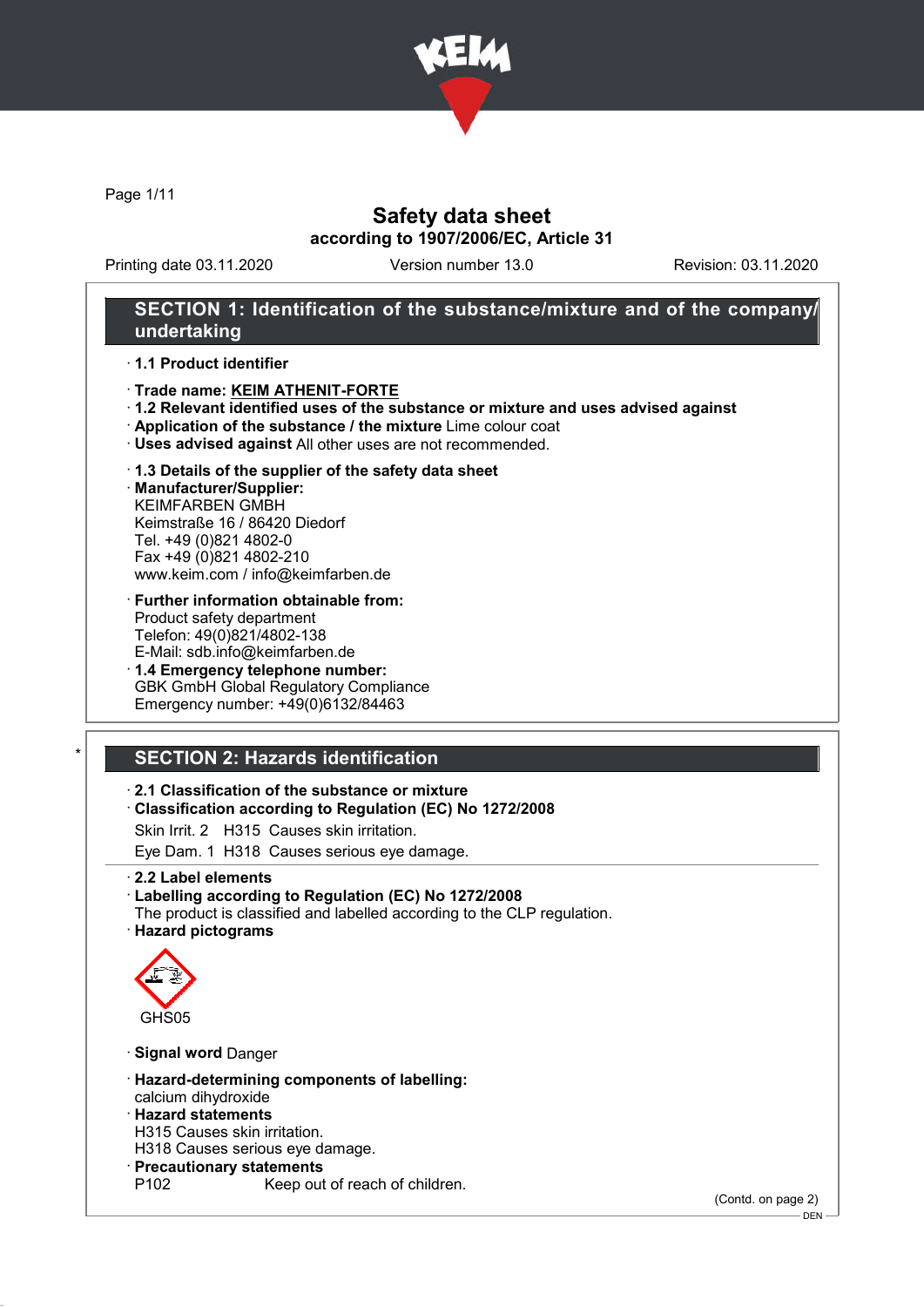

Page 2/11

# Safety data sheet according to 1907/2006/EC, Article 31

Printing date 03.11.2020 Version number 13.0 Revision: 03.11.2020

### Trade name: KEIM ATHENIT-FORTE

| P <sub>280</sub>            | Wear protective gloves/protective clothing/eye protection.                                 | (Contd. of page 1) |
|-----------------------------|--------------------------------------------------------------------------------------------|--------------------|
|                             |                                                                                            |                    |
|                             | P305+P351+P338 IF IN EYES: Rinse cautiously with water for several minutes. Remove contact |                    |
|                             | lenses, if present and easy to do. Continue rinsing.                                       |                    |
| P315                        | Get immediate medical advice/attention.                                                    |                    |
| P302+P352                   | IF ON SKIN: Wash with plenty of soap and water.                                            |                    |
| P332+P313                   | If skin irritation occurs: Get medical advice/attention.                                   |                    |
| P362+P364                   | Take off contaminated clothing and wash it before reuse.                                   |                    |
| · Additional information:   |                                                                                            |                    |
|                             | EUH211 Warning! Hazardous respirable droplets may be formed when sprayed. Do not breathe   |                    |
| spray or mist.              |                                                                                            |                    |
|                             | . 2.3 Other hazards Alkaline product. Avoid contact with skin and eyes.                    |                    |
|                             | · Results of PBT and vPvB assessment                                                       |                    |
| $\cdot$ PBT: Not applicable |                                                                                            |                    |
|                             |                                                                                            |                    |

· vPvB: Not applicable

## SECTION 3: Composition/information on ingredients

## · 3.2 Mixtures

### · Description:

L

Aqueous compound of calcium dihydroxide, calcium carbonate, titanium dioxide, natural carbohydrate and cellulose

| · Dangerous components: |                 |
|-------------------------|-----------------|
| $CAS: 1305-62-0$        | $ $ calcium dih |

| CAS: 1305-62-0             | calcium dihydroxide                                                     | 10-20% |
|----------------------------|-------------------------------------------------------------------------|--------|
| EINECS: 215-137-3          | Eye Dam. 1, H318; $\Diamond$ Skin Irrit. 2, H315; STOT SE               |        |
| Reg.nr.: 01-2119475151-45- | 3. H <sub>335</sub>                                                     |        |
| <b>XXXX</b>                |                                                                         |        |
| CAS: 13463-67-7            | titanium dioxide [in powder form containing 1 % or more $\vert$ 2.5-10% |        |
| EINECS: 236-675-5          | of particles with aerodynamic diameter $\leq 10 \mu m$ ]                |        |
| Index number: 022-006-00-2 | <b>◆ Carc. 2, H351</b>                                                  |        |
| Reg.nr.: 01-2119486799-10- |                                                                         |        |
| <b>XXXX</b>                |                                                                         |        |
|                            |                                                                         |        |

· Additional information: For the wording of the listed hazard phrases refer to section 16.

## SECTION 4: First aid measures

### · 4.1 Description of first aid measures

- · General information: When seeing the doctor we suggest to present this safety data sheet. Immediately remove any clothing soiled by the product.
- · After inhalation: Supply fresh air; consult doctor in case of complaints.
- · After skin contact:

Immediately wash with water and soap and rinse thoroughly.

Do not use solvents or thinners.

If skin irritation continues, consult a doctor.

(Contd. on page 3)

 $-$  DEN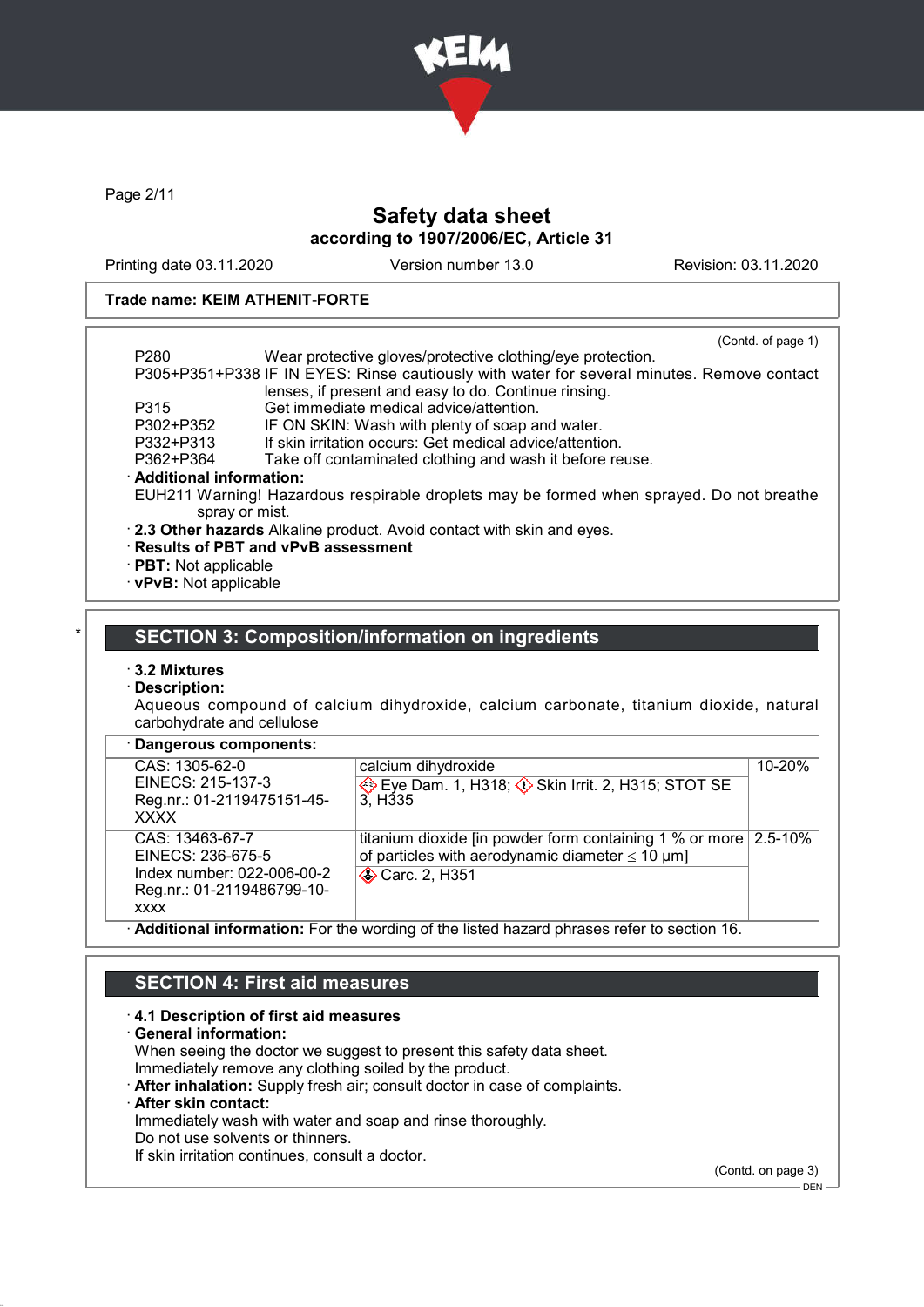

Page 3/11

# Safety data sheet according to 1907/2006/EC, Article 31

Printing date 03.11.2020 Version number 13.0 Revision: 03.11.2020

### Trade name: KEIM ATHENIT-FORTE

· After eye contact:

(Contd. of page 2)

- Rinse opened eye for several minutes under running water. Then consult a doctor. · After swallowing:
- 
- Rinse mouth and throat well with water. Do not induce vomiting; call for medical help immediately.
- · 4.2 Most important symptoms and effects, both acute and delayed
- No further relevant information available.
- · 4.3 Indication of any immediate medical attention and special treatment needed
- No further relevant information available.

## SECTION 5: Firefighting measures

- · 5.1 Extinguishing media
- · Suitable extinguishing agents:
- Product itself does not burn. Co-ordinate fire-fighting measures to the fire surroundings.
- · 5.2 Special hazards arising from the substance or mixture
- No further relevant information available.
- · 5.3 Advice for firefighters
- · Specila protective equipment: Wear self-contained respiratory protective device.
- · Additional information

Dispose of fire debris and contaminated fire fighting water in accordance with official regulations. In case of fire do not breathe smoke, fumes and vapours.

# SECTION 6: Accidental release measures

| $\cdot$ 6.1 Personal precautions, protective equipment and emergency procedures<br>Respect the protection rules (see section 7 a. 8). |
|---------------------------------------------------------------------------------------------------------------------------------------|
| Ensure adequate ventilation                                                                                                           |
| Avoid contact with skin and eyes.                                                                                                     |
| Particular danger of slipping on leaked/spilled product.                                                                              |
| 6.2 Environmental precautions:                                                                                                        |
| Do not allow product to reach soil, sewage system or any water course.                                                                |
| Follow local governmental rules and regulations.                                                                                      |
| Dilute with plenty of water.                                                                                                          |
| 6.3 Methods and material for containment and cleaning up:                                                                             |
| Absorb with liquid-binding material (sand, diatomite, acid binders, universal binders, sawdust).                                      |
| Danger of slipping!                                                                                                                   |
| Ensure adequate ventilation.                                                                                                          |
| Dispose of the material collected according to regulations.                                                                           |
| Clear contaminated areas thoroughly.                                                                                                  |
| $\cdot$ 6.4 Reference to other sections                                                                                               |
| See Section 7 for information on safe handling.                                                                                       |
| See Section 8 for information on personal protection equipment.                                                                       |
| See Section 13 for disposal information.                                                                                              |

(Contd. on page 4)

DEN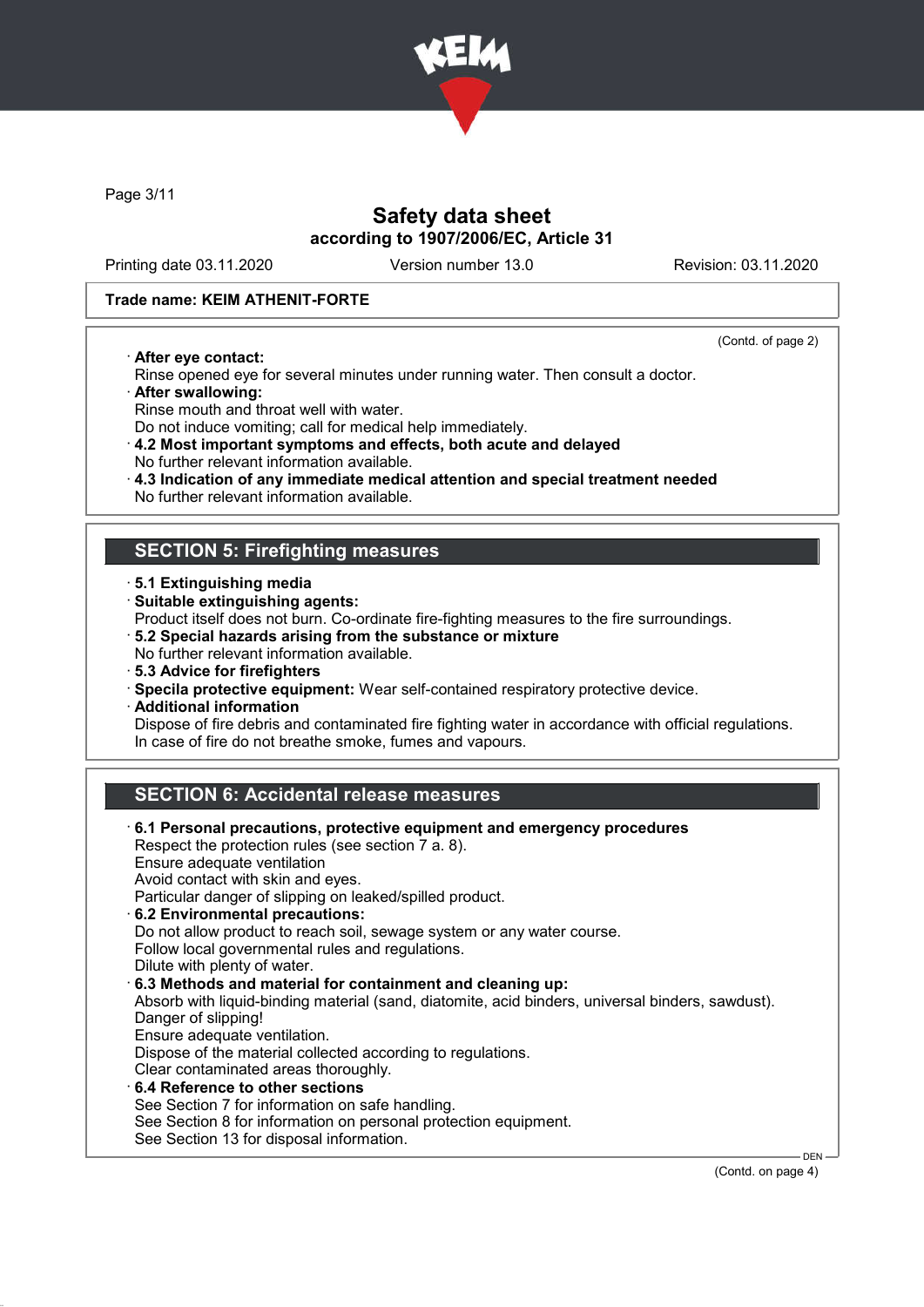

Page 4/11

# Safety data sheet according to 1907/2006/EC, Article 31

Printing date 03.11.2020 Version number 13.0 Revision: 03.11.2020

### Trade name: KEIM ATHENIT-FORTE

## (Contd. of page 3) SECTION 7: Handling and storage · 7.1 Precautions for safe handling Keep receptacles tightly sealed. Avoid contact with skin and eyes. Do not inhale aerosols. Ensure good ventilation/exhaustion at the workplace. See item 8 (8.2) for information about suitable protective equipment and technical precautions. Respect the protection rules. Information about fire - and explosion protection: The product is not flammable. No special measures required. · 7.2 Conditions for safe storage, including any incompatibilities · Storage: Requirements to be met by storerooms and receptacles: Store only in unopened original receptacles. Keep in the original containers in a cool and dry place. Unsuitable material for receptacles and pipes: Aluminium Zinc · Information about storage in one common storage facility: Do not store together with acids. · Further information about storage conditions: Keep container tightly sealed. Store in a cool place. Protect from frost. Protect from heat and direct sunlight. · Storage class: 12 · 7.3 Specific end use(s) No further relevant information available. SECTION 8: Exposure controls/personal protection · 8.1 Control parameters · Ingredients with limit values that require monitoring at the workplace: 1305-62-0 calcium dihydroxide AGW (Germany) Long-term value: 1E mg/m<sup>3</sup> 2(I);Y, EU, DFG

## 13463-67-7 titanium dioxide [in powder form containing 1 % or more of particles with aerodynamic diameter ≤ 10 μm]

AGW (Germany) Long-term value: 1.25\* 10\*\* mg/m<sup>3</sup> 2(II);\*alveolengängig\*\*einatembar; AGS, DFG

· DNELs

## 1305-62-0 calcium dihydroxide

| Inhalative Acute - local effects                                         | $4$ mg/m <sup>3</sup> (consumer) |
|--------------------------------------------------------------------------|----------------------------------|
| $\vert$ Long-term - local effects $\vert$ 1 mg/m <sup>3</sup> (consumer) |                                  |

(Contd. on page 5)

DEN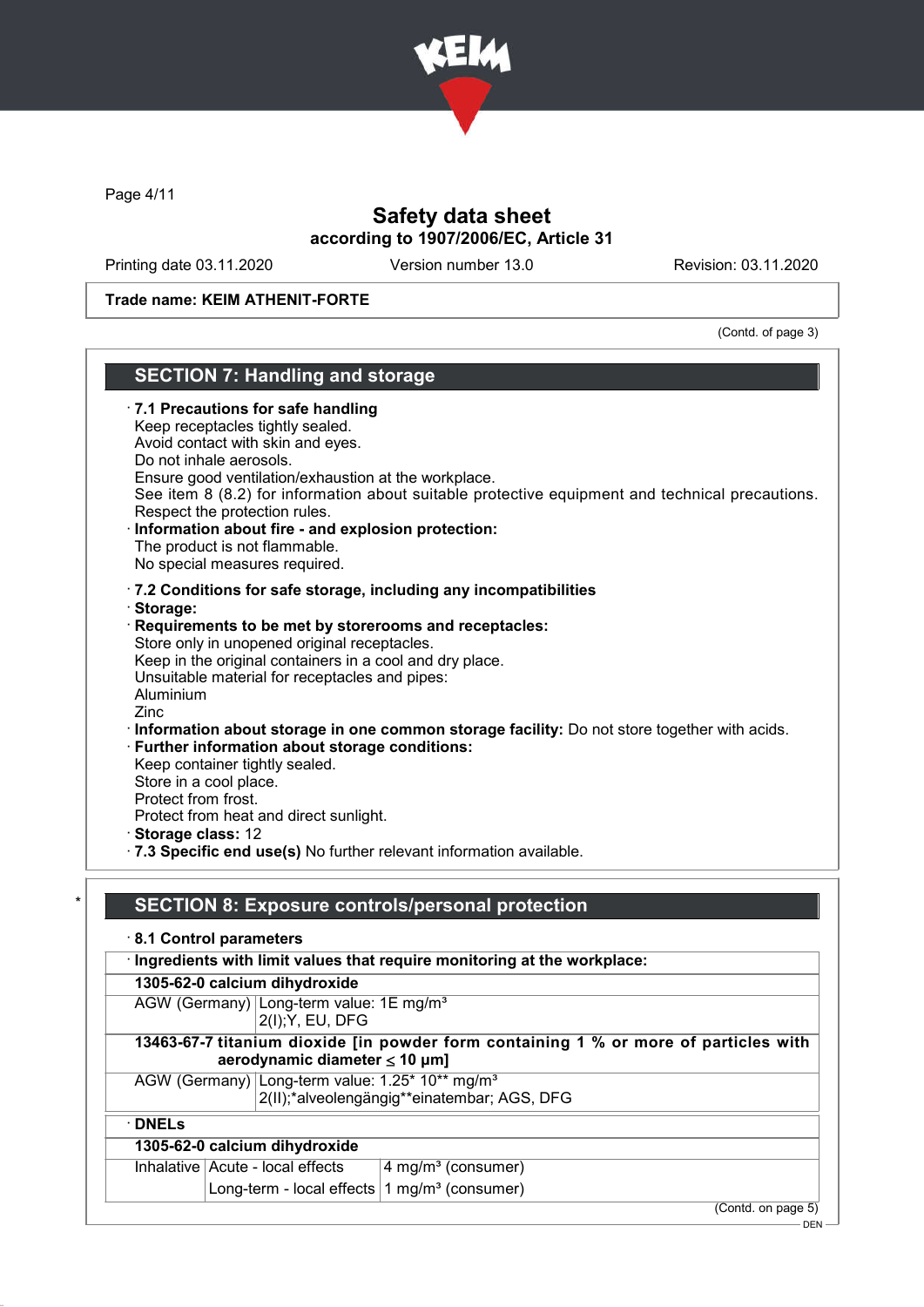

Page 5/11

# Safety data sheet according to 1907/2006/EC, Article 31

Printing date 03.11.2020 Version number 13.0 Revision: 03.11.2020

## Trade name: KEIM ATHENIT-FORTE

|                                                                                                                                                                                                                                                                                                                                                                                                                                                                                                                                                                                                                                                                                                                                                                                                                                                                                                                                                                                                                                                                                                                                                                                                                                                                                                                                                                                                                 | (Contd. of page 4)              |
|-----------------------------------------------------------------------------------------------------------------------------------------------------------------------------------------------------------------------------------------------------------------------------------------------------------------------------------------------------------------------------------------------------------------------------------------------------------------------------------------------------------------------------------------------------------------------------------------------------------------------------------------------------------------------------------------------------------------------------------------------------------------------------------------------------------------------------------------------------------------------------------------------------------------------------------------------------------------------------------------------------------------------------------------------------------------------------------------------------------------------------------------------------------------------------------------------------------------------------------------------------------------------------------------------------------------------------------------------------------------------------------------------------------------|---------------------------------|
| · PNECs                                                                                                                                                                                                                                                                                                                                                                                                                                                                                                                                                                                                                                                                                                                                                                                                                                                                                                                                                                                                                                                                                                                                                                                                                                                                                                                                                                                                         |                                 |
| 1305-62-0 calcium dihydroxide                                                                                                                                                                                                                                                                                                                                                                                                                                                                                                                                                                                                                                                                                                                                                                                                                                                                                                                                                                                                                                                                                                                                                                                                                                                                                                                                                                                   |                                 |
| Aquatic compartment - freshwater                                                                                                                                                                                                                                                                                                                                                                                                                                                                                                                                                                                                                                                                                                                                                                                                                                                                                                                                                                                                                                                                                                                                                                                                                                                                                                                                                                                | 0.49 mg/l (freshwater)          |
| Aquatic compartment - marine water                                                                                                                                                                                                                                                                                                                                                                                                                                                                                                                                                                                                                                                                                                                                                                                                                                                                                                                                                                                                                                                                                                                                                                                                                                                                                                                                                                              | 0.32 mg/l (marine water)        |
| Aquatic compartment - water, intermittent releases 0.49 mg/l (not specified)                                                                                                                                                                                                                                                                                                                                                                                                                                                                                                                                                                                                                                                                                                                                                                                                                                                                                                                                                                                                                                                                                                                                                                                                                                                                                                                                    |                                 |
| Terrestrial compartment - soil                                                                                                                                                                                                                                                                                                                                                                                                                                                                                                                                                                                                                                                                                                                                                                                                                                                                                                                                                                                                                                                                                                                                                                                                                                                                                                                                                                                  | 1,080 mg/kg dw (soil)           |
| Sewage treatment plant                                                                                                                                                                                                                                                                                                                                                                                                                                                                                                                                                                                                                                                                                                                                                                                                                                                                                                                                                                                                                                                                                                                                                                                                                                                                                                                                                                                          | 3 mg/l (sewage treatment plant) |
| · Additional information: The lists valid during the making were used as basis.                                                                                                                                                                                                                                                                                                                                                                                                                                                                                                                                                                                                                                                                                                                                                                                                                                                                                                                                                                                                                                                                                                                                                                                                                                                                                                                                 |                                 |
| 8.2 Exposure controls<br>· Personal protective equipment:<br><b>General protective and hygienic measures:</b><br>Avoid contact with the eyes and skin.<br>Do not inhale aerosols.<br>Wash hands before breaks and at the end of work.<br>Immediately remove all soiled and contaminated clothing.<br>Ensure that washing facilities are available at the work place.<br><b>Respiratory protection:</b><br>Use suitable respiratory protective device only when aerosol or mist is formed.<br>Filter: FFP2<br><b>Protection of hands:</b><br>Protective gloves<br>Alkaline resistant gloves<br><b>Material of gloves</b><br>suitable material e.g.:<br>Nitrile impregnated cotton-gloves<br>Butyl rubber, BR<br>Recommended thickness of the material: $\geq 0.5$ mm<br>PVC or PE gloves<br>Recommended thickness of the material: $\geq 0.5$ mm<br>The selection of the suitable gloves does not only depend on the material, but also on further marks<br>of quality and varies from manufacturer to manufacturer. As the product is a preparation of several<br>substances, the resistance of the glove material can not be calculated in advance and has therefore<br>to be checked prior to the application.<br>Penetration time of glove material<br>Value for the permeation: level $\geq 6$ (480 min)<br>The determined penetration times according to EN 16523-1:2015 are not performed under practical |                                 |
| conditions. Therefore a maximum wearing time, which corresponds to 50% of the penetration time,<br>is recommended.                                                                                                                                                                                                                                                                                                                                                                                                                                                                                                                                                                                                                                                                                                                                                                                                                                                                                                                                                                                                                                                                                                                                                                                                                                                                                              |                                 |
| The exact break trough time has to be found out by the manufacturer of the protective gloves and<br>has to be observed.                                                                                                                                                                                                                                                                                                                                                                                                                                                                                                                                                                                                                                                                                                                                                                                                                                                                                                                                                                                                                                                                                                                                                                                                                                                                                         |                                 |
| Eye protection: Tightly sealed goggles                                                                                                                                                                                                                                                                                                                                                                                                                                                                                                                                                                                                                                                                                                                                                                                                                                                                                                                                                                                                                                                                                                                                                                                                                                                                                                                                                                          |                                 |
| <b>Body protection:</b>                                                                                                                                                                                                                                                                                                                                                                                                                                                                                                                                                                                                                                                                                                                                                                                                                                                                                                                                                                                                                                                                                                                                                                                                                                                                                                                                                                                         |                                 |
|                                                                                                                                                                                                                                                                                                                                                                                                                                                                                                                                                                                                                                                                                                                                                                                                                                                                                                                                                                                                                                                                                                                                                                                                                                                                                                                                                                                                                 |                                 |
| Protective work clothing<br>After contact with skin wash thoroughly with water and apply lotion.                                                                                                                                                                                                                                                                                                                                                                                                                                                                                                                                                                                                                                                                                                                                                                                                                                                                                                                                                                                                                                                                                                                                                                                                                                                                                                                |                                 |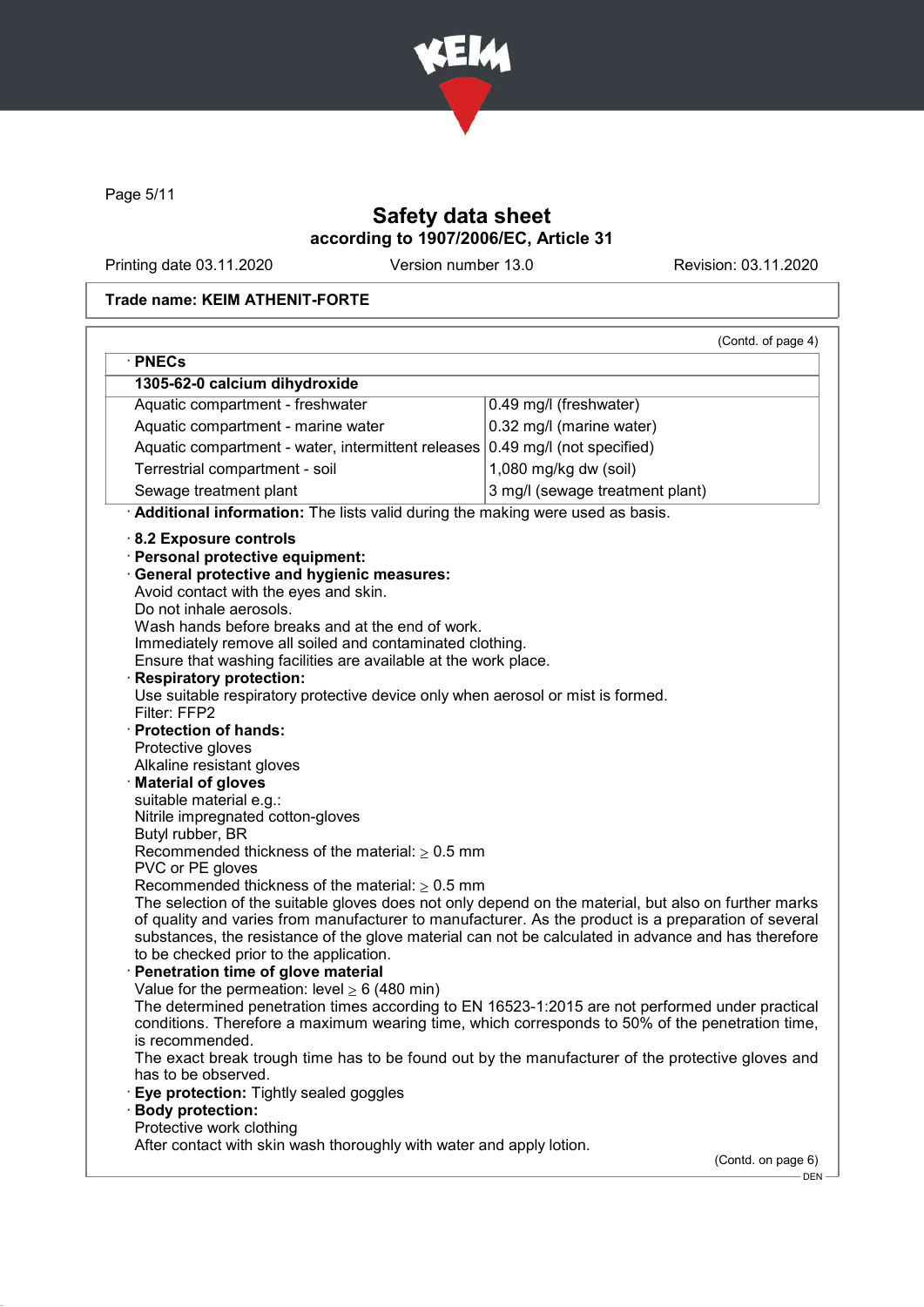

Page 6/11

# Safety data sheet according to 1907/2006/EC, Article 31

Printing date 03.11.2020 Version number 13.0 Revision: 03.11.2020

## Trade name: KEIM ATHENIT-FORTE

(Contd. of page 5) · Limitation and supervision of exposure into the environment See Section 12 and 6.2

| <b>SECTION 9: Physical and chemical properties</b>                                                       |                                               |
|----------------------------------------------------------------------------------------------------------|-----------------------------------------------|
| 9.1 Information on basic physical and chemical properties<br><b>General Information</b><br>· Appearance: |                                               |
| Form:                                                                                                    | Pasty                                         |
| Colour:                                                                                                  | Different, according to colouring.            |
| Odour:                                                                                                   | <b>Odourless</b>                              |
| <b>Odour threshold:</b>                                                                                  | Not determined                                |
| pH-value at 20 °C:                                                                                       | $~11*$                                        |
| Change in condition                                                                                      |                                               |
| <b>Melting point/freezing point:</b>                                                                     | Not determined                                |
| Initial boiling point and boiling range: Not determined                                                  |                                               |
| · Flash point:                                                                                           | Not applicable                                |
| · Flammability (solid, gas):                                                                             | Not applicable                                |
| · Ignition temperature:                                                                                  | Not determined                                |
| · Decomposition temperature:                                                                             | Not determined                                |
| · Auto-ignition temperature:                                                                             | Product is not selfigniting.                  |
| <b>Explosive properties:</b>                                                                             | Product does not present an explosion hazard. |
| <b>Explosion limits:</b>                                                                                 |                                               |
| Lower:                                                                                                   | Not applicable                                |
| Upper:                                                                                                   | Not applicable                                |
| Oxidising properties:                                                                                    | Not applicable                                |
| · Vapour pressure:                                                                                       | Not determined.                               |
| · Density at 20 °C:                                                                                      | 1.5-1.6* $g/cm^{3}$                           |
| <b>Relative density</b>                                                                                  | Not determined                                |
| · Vapour density                                                                                         | Not applicable.                               |
| <b>Evaporation rate</b>                                                                                  | Not applicable                                |
| Solubility in / Miscibility with                                                                         |                                               |
| water at 20 °C:                                                                                          | < 2 g/l (Ca(OH)2)                             |
|                                                                                                          | <b>Miscible</b>                               |
| · Partition coefficient: n-octanol/water:                                                                | Not applicable                                |
| · Viscosity:                                                                                             |                                               |
| Dynamic at 20 °C:                                                                                        | 1200-1900* mPas                               |
| <b>Kinematic:</b>                                                                                        | Not determined                                |
|                                                                                                          | (Contd. on page 7)                            |

DEN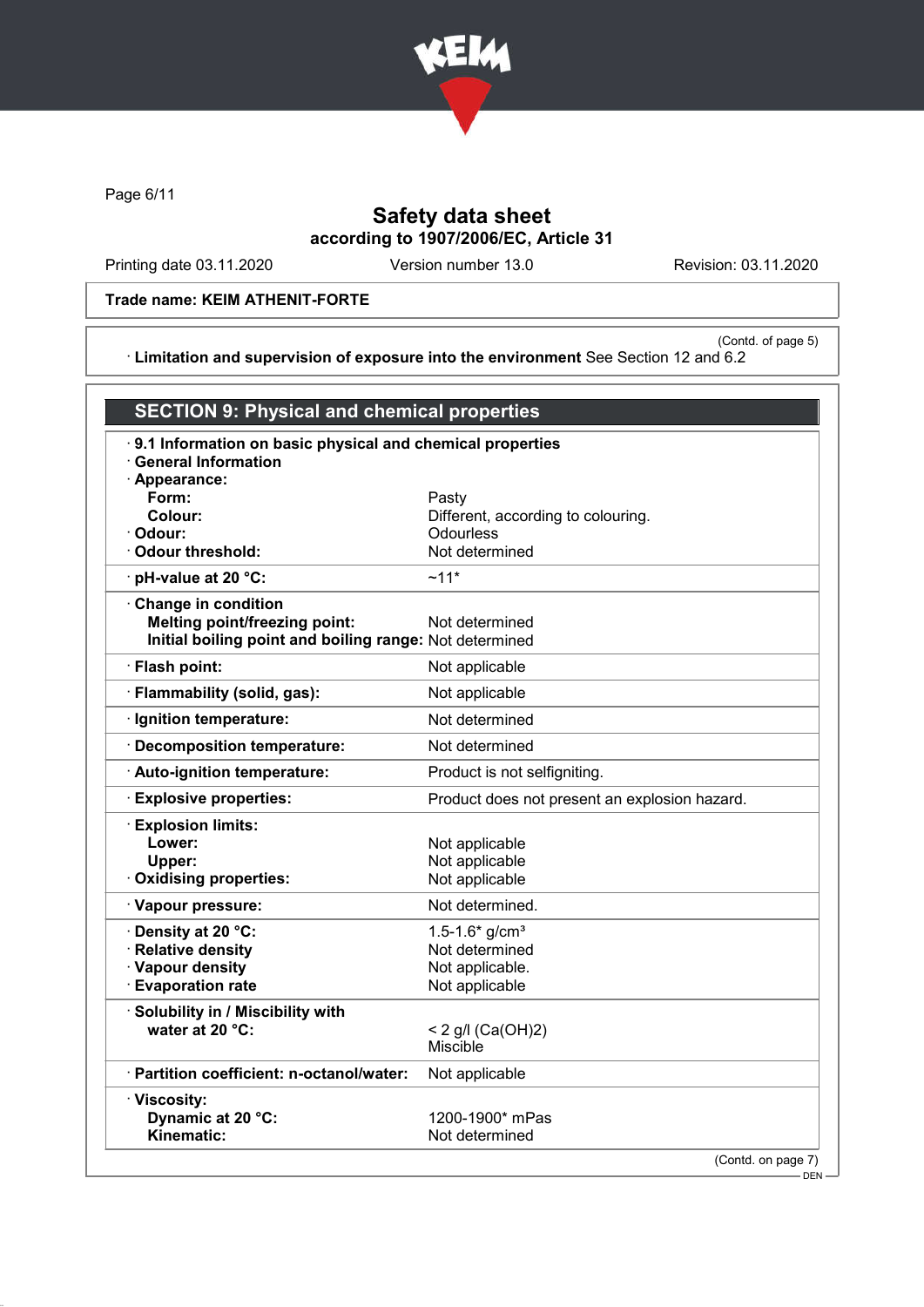

Page 7/11

# Safety data sheet according to 1907/2006/EC, Article 31

Printing date 03.11.2020 Version number 13.0 Revision: 03.11.2020

(Contd. of page 6)

### Trade name: KEIM ATHENIT-FORTE

· 9.2 Other information \* The values are for freshly produced material and may change with the time.

## SECTION 10: Stability and reactivity

### · 10.1 Reactivity

Reacts in the setting phase with carbon dioxide (CO2) from the air: Ca(OH)2 + CO2 -->CaCO3 + H2O.

- · 10.2 Chemical stability Stable under normal conditions of storage and use.
- · Thermal decomposition / conditions to be avoided: Stable at environment temperature.

No decomposition if used and stored according to specifications.

- · 10.3 Possibility of hazardous reactions Reacts with light alloys in the presence of moisture to form hydrogen. Reacts with strong acids and oxidising agents.
- · 10.4 Conditions to avoid No further relevant information available.
- · 10.5 Incompatible materials:

Acids

Aluminium

· 10.6 Hazardous decomposition products:

No hazardous decomposition products if stored and handled as prescribed.

# **SECTION 11: Toxicological information**

- · 11.1 Information on toxicological effects
- · Acute toxicity Based on available data, the classification criteria are not met.

| · LD/LC50 values relevant for classification: |                                                                                                                                                           |                                                                                                                                                                                                                            |  |  |  |
|-----------------------------------------------|-----------------------------------------------------------------------------------------------------------------------------------------------------------|----------------------------------------------------------------------------------------------------------------------------------------------------------------------------------------------------------------------------|--|--|--|
| 1305-62-0 calcium dihydroxide                 |                                                                                                                                                           |                                                                                                                                                                                                                            |  |  |  |
| Oral                                          | 7,340 mg/kg (rat)<br>LD50                                                                                                                                 |                                                                                                                                                                                                                            |  |  |  |
|                                               | 13463-67-7 titanium dioxide [in powder form containing 1 % or more of particles with<br>aerodynamic diameter $\leq 10$ µm]                                |                                                                                                                                                                                                                            |  |  |  |
|                                               |                                                                                                                                                           | Inhalative $ ATE \text{ mix } (4h)  > 5 \text{ mg/l } (inhalation)$                                                                                                                                                        |  |  |  |
|                                               | ATE mix                                                                                                                                                   | >2,000 mg/kg (dermal)                                                                                                                                                                                                      |  |  |  |
|                                               |                                                                                                                                                           | $>2,000$ mg/kg (orally)                                                                                                                                                                                                    |  |  |  |
|                                               | <b>NOAEL</b>                                                                                                                                              | 3,500 mg/kg /Oral (rat) (90d)                                                                                                                                                                                              |  |  |  |
|                                               | · Primary irritant effect:<br>$\cdot$ Skin corrosion/irritation<br>Causes skin irritation.<br>Serious eye damage/irritation<br>Causes serious eye damage. | during inhalation: Irritant effect possible.<br>during swallowing: Irritant effect possible<br>· Respiratory or skin sensitisation Based on available data, the classification criteria are not met.<br>(Contd. on page 8) |  |  |  |

DEN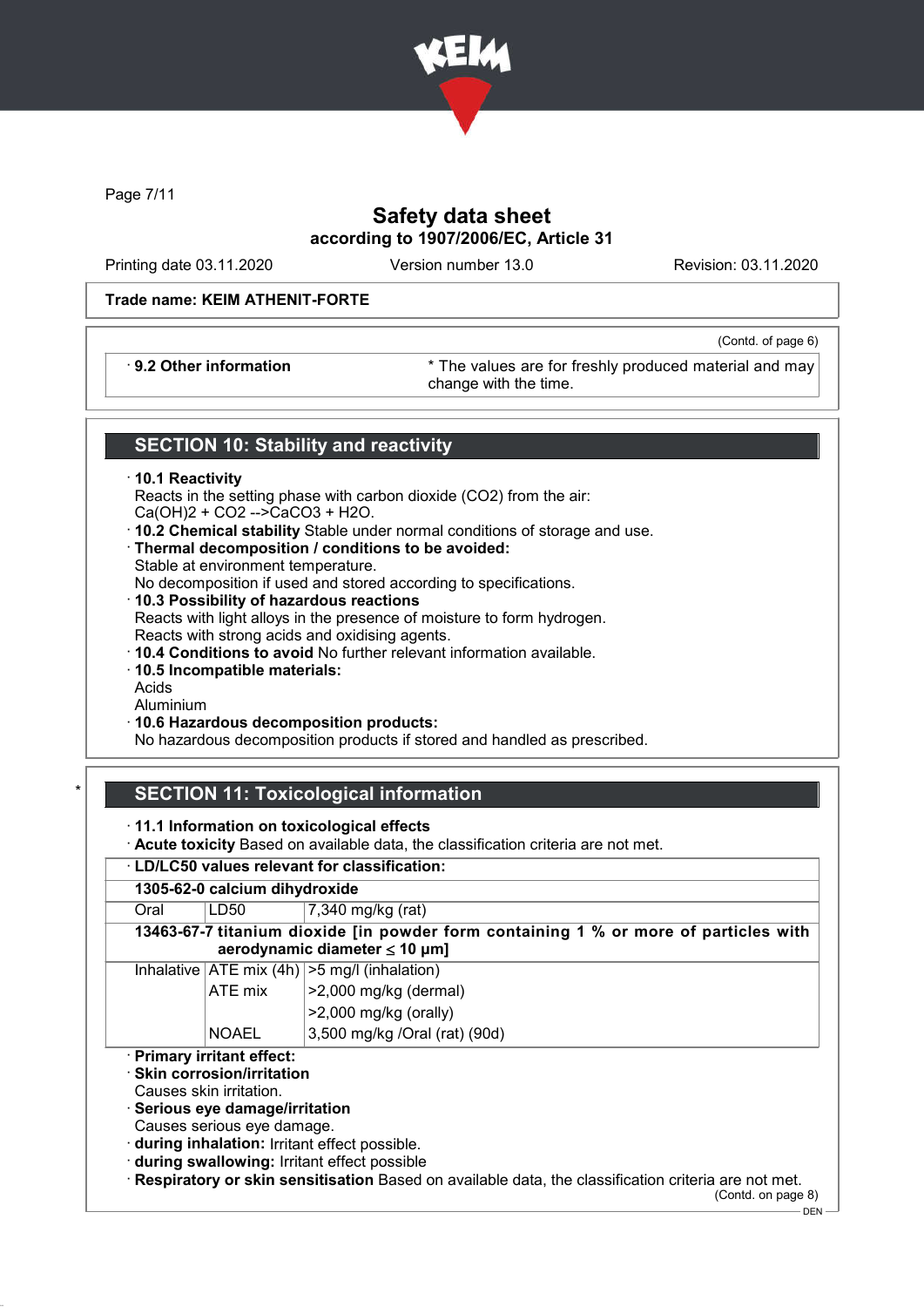

Page 8/11

## Safety data sheet according to 1907/2006/EC, Article 31

Printing date 03.11.2020 Version number 13.0 Revision: 03.11.2020

### Trade name: KEIM ATHENIT-FORTE

## (Contd. of page 7)

## · Other information (about experimental toxicology):

Experimental analysis are not available.

The product was not tested. The statements on toxicology have been derived from the properties of the individual components.

### **Repeated dose toxicity**

13463-67-7 titanium dioxide [in powder form containing 1 % or more of particles with aerodynamic diameter ≤ 10 μm]

Inhalative  $NOAEC$  10 mg/m<sup>3</sup> (rat) (90d)

· CMR effects (carcinogenity, mutagenicity and toxicity for reproduction) Not applicable

- · Germ cell mutagenicity Based on available data, the classification criteria are not met.
- · Carcinogenicity Based on available data, the classification criteria are not met.

· Reproductive toxicity Based on available data, the classification criteria are not met.

- · STOT-single exposure Based on available data, the classification criteria are not met.
- · STOT-repeated exposure Based on available data, the classification criteria are not met.
- · Aspiration hazard Based on available data, the classification criteria are not met.

## **SECTION 12: Ecological information**

· 12.1 Toxicity

· Aquatic toxicity:

1305-62-0 calcium dihydroxide

CL 50/96h 160 mg/l (fish)

|            | 13463-67-7 titanium dioxide [in powder form containing 1 % or more of particles with<br>aerodynamic diameter $\leq 10 \mu m$ ] |
|------------|--------------------------------------------------------------------------------------------------------------------------------|
| $\sqrt{2}$ | $\Box$ 400.000 $\ldots$ 4. $\Box$ 4. $\Box$ 4. $\Box$ 4. $\Box$ 4. $\Box$                                                      |

| <b>NOEC</b> | $\geq$ 100,000 mg/kg (sediment fresh water)      |
|-------------|--------------------------------------------------|
| EC50        | >100 mg/kg (freshwater alga) (OECD 201)          |
| EC 50       | >10,000 mg/l (algae) (ISO 10253)                 |
| LC 50       | >10,000 mg/l (marine fish) (OECD 203)            |
|             | >1,000 mg/l (freshwater fish) (EPA-540/9-85-006) |
|             | >1,000 mg/l (daphnia) (OECD 202)                 |

· 12.2 Persistence and degradability No further relevant information available.

· 12.3 Bioaccumulative potential Does not accumulate in organisms

- · 12.4 Mobility in soil No further relevant information available.
- · Additional ecological information:
- · AOX-indication:

Due to the substance of content which do not include organic jointed halogens, the product can not take influence on the AOX-load of the waste water.

- · According to the formulation contains the following heavy metals and compounds from the EU guideline NO. 2006/11/EC:
- The product contains TiO2.

General notes:

At present there are no ecotoxicological assessments.

(Contd. on page 9) DEN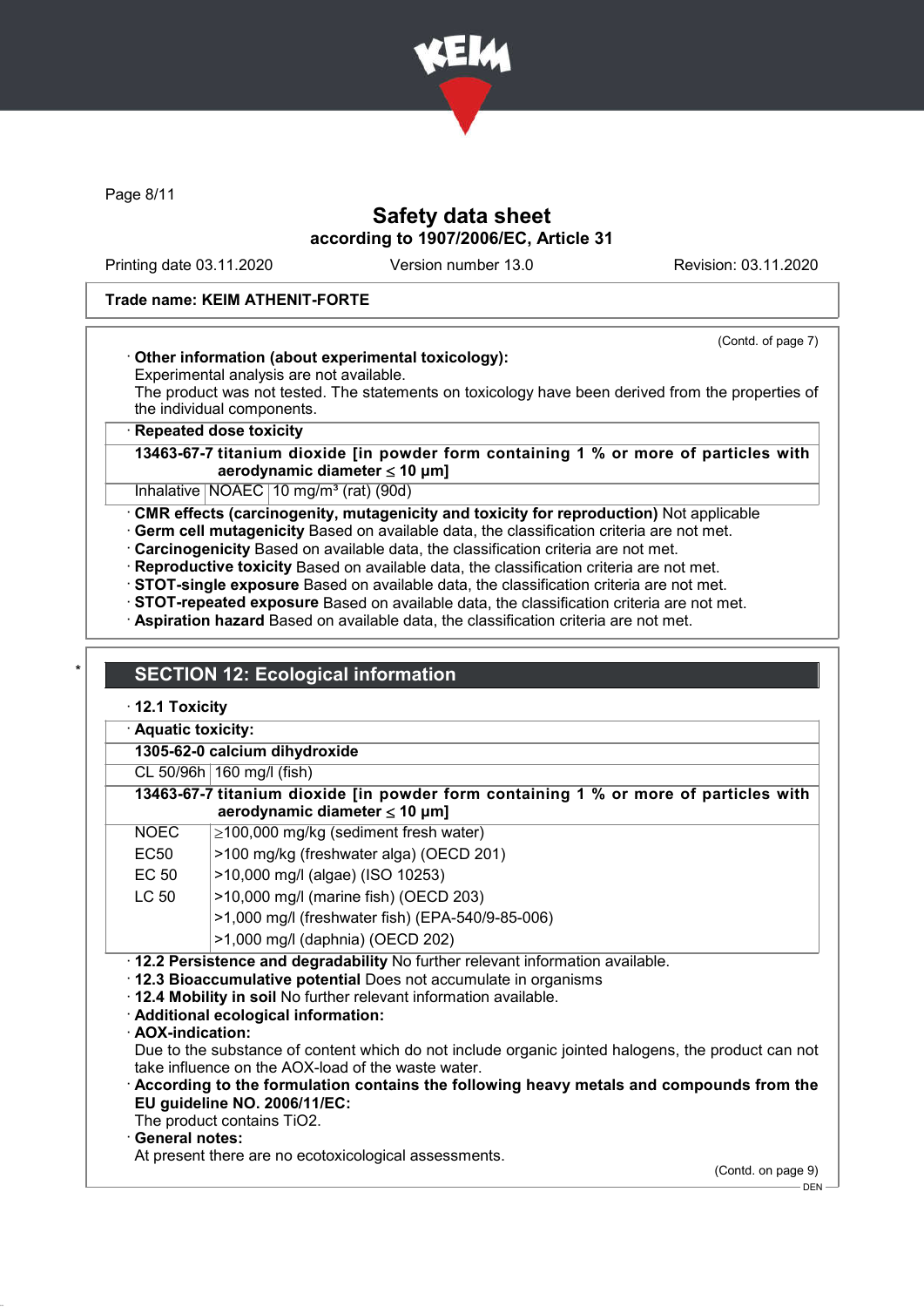

Page 9/11

# Safety data sheet according to 1907/2006/EC, Article 31

Printing date 03.11.2020 Version number 13.0 Revision: 03.11.2020

### Trade name: KEIM ATHENIT-FORTE

(Contd. of page 8) The statements on ecotoxicology have been derived from the properties of the individual components.

Do not allow product to reach ground water, water course or sewage system.

Water hazard class 1 (German Regulation) (Self-assessment): slightly hazardous for water

- · 12.5 Results of PBT and vPvB assessment
- · PBT: Not applicable

· vPvB: Not applicable

· 12.6 Other adverse effects No further relevant information available.

## SECTION 13: Disposal considerations

### · 13.1 Waste treatment methods

**Recommendation** 

Disposal must be made according to official regulations.

Must not be disposed with household garbage. Do not allow product to reach sewage system.

## · European waste catalogue

08 01 11\* waste paint and varnish containing organic solvents or other hazardous substances

· Uncleaned packaging:

· Recommendation:

Disposal must be made according to official regulations.

Only empty containers may be recycled.

**Recommended cleansing agents:** Water, if necessary with cleansing agents.

# SECTION 14: Transport information

| $\cdot$ 14.1 UN-Number<br>$\cdot$ ADR, IMDG<br>∴IATA | Void<br>UN3266                                                                       |
|------------------------------------------------------|--------------------------------------------------------------------------------------|
| 14.2 UN proper shipping name<br>· ADR, IMDG<br>∴IATA | Void<br>CORROSIVE LIQUID, BASIC, INORGANIC,<br>N.O.S. (CALCIUM DIHYDROXIDE solution) |
| 14.3 Transport hazard class(es)                      |                                                                                      |
| $\cdot$ ADR, IMDG<br>· Class                         | Void                                                                                 |
| $\cdot$ IATA<br>運動                                   |                                                                                      |
| ∙ Class                                              | 8 Corrosive substances.                                                              |
|                                                      | (Contd. on page 10)                                                                  |
|                                                      | DEN-                                                                                 |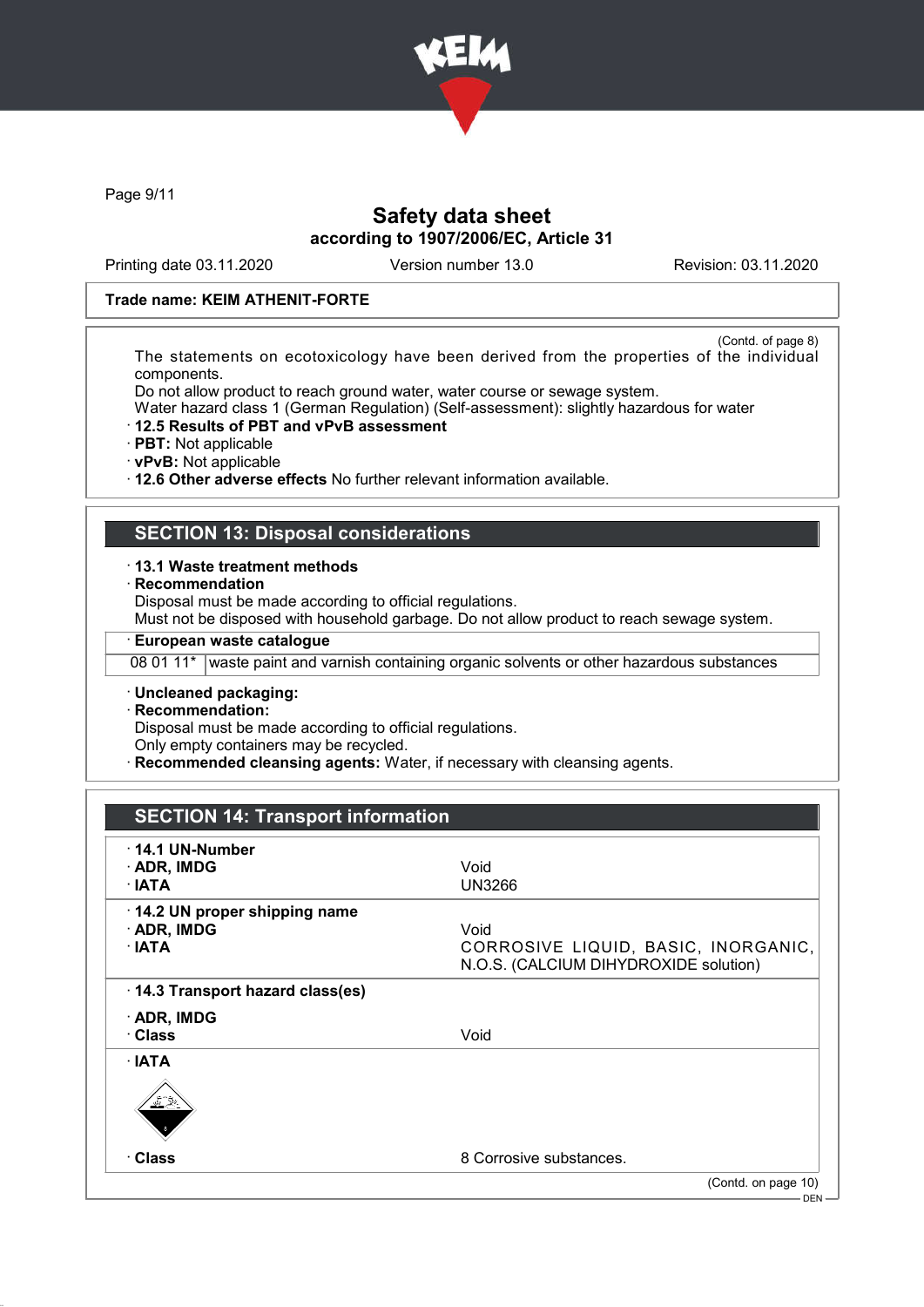

Page 10/11

# Safety data sheet according to 1907/2006/EC, Article 31

Printing date 03.11.2020 Version number 13.0 Revision: 03.11.2020

### Trade name: KEIM ATHENIT-FORTE

|                                              | (Contd. of page 9)                                               |
|----------------------------------------------|------------------------------------------------------------------|
| · Label                                      | 8                                                                |
| 14.4 Packing group                           |                                                                  |
| · ADR, IMDG                                  | Void                                                             |
| $\cdot$ IATA                                 | Ш                                                                |
| 14.5 Environmental hazards:                  |                                                                  |
| · Marine pollutant:                          | No                                                               |
| 14.6 Special precautions for user            | Not applicable                                                   |
| 14.7 Transport in bulk according to Annex II |                                                                  |
| of Marpol and the IBC Code                   | Not applicable                                                   |
| · Transport/Additional information:          |                                                                  |
| $\cdot$ ADR                                  |                                                                  |
| · Remarks:                                   | Not classified as dangerous good according to<br>ADR/RID-GGVS/E. |
| $\cdot$ IMDG                                 |                                                                  |
| · Remarks:                                   | Not classified as dangerous good according to<br>IMDG/GGVSee.    |
| · UN "Model Regulation":                     | Void                                                             |

## SECTION 15: Regulatory information

- · 15.1 Safety, health and environmental regulations/legislation specific for the substance or mixture
- Labelling according to Regulation (EC) No 1272/2008 For information on labelling please refer to section 2 of this document.
- · Directive 2012/18/EU
- · Named dangerous substances ANNEX I None of the ingredients is listed.
- · DIRECTIVE 2011/65/EU on the restriction of the use of certain hazardous substances in electrical and electronic equipment – Annex II
- None of the ingredients is listed.
- · National regulations:
- · Waterhazard class: Water hazard class 1 (Self-assessment): slightly hazardous for water.
- · Other regulations, limitations and prohibitive regulations
- · Please note:
- TRGS 200 (Germany)
- TRGS 500 (Germany) TRGS 510 (Germany)
- TRGS 900 (Germany)
- 
- · Substances of very high concern (SVHC) according to REACH, Article 57 Not applicable
- · Product-Code/Giscode: BSW60

(Contd. on page 11)